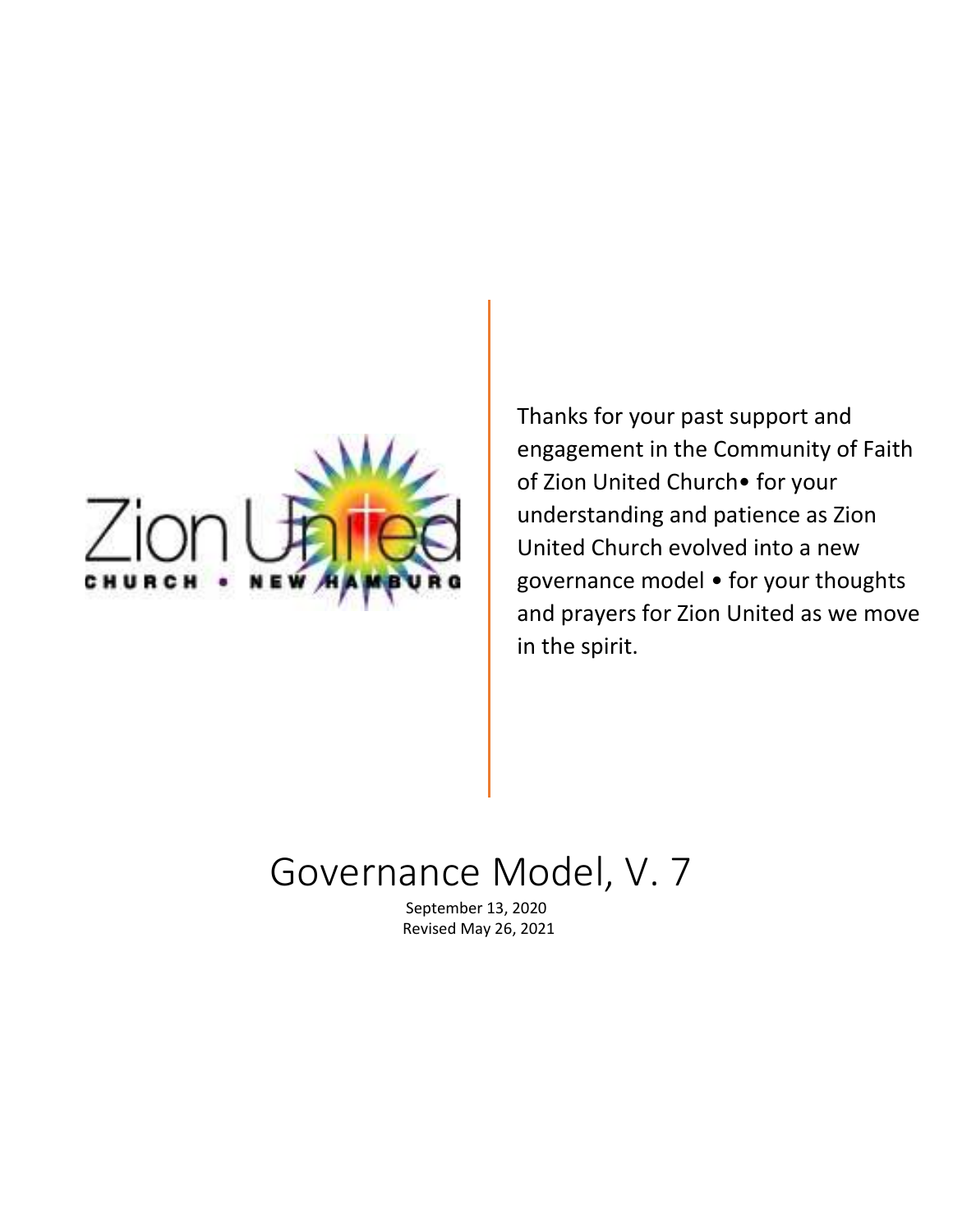### Introduction

Leadership Council recommends that Zion United Church Community of Faith adopt this document which outlines proposed revisions to the governance model adopted and approved by Zion United Church in September 2019. Regional Council has required the responsibilities of Leadership Council to have greater detail. The original governance model has been piloted and evaluated beginning September 2018 up to and including this revision, dated May 26, 2021.

The following Leadership Council governance structure is based on the Streamlined Board model referred to in the UC Manual 2019, By-laws B.7.1, 7.2, and Models of Board Governance (2010) pg. 11.

Basic principles of this model are:

- Separation of executive from operational functions.
- Introduction of a small executive.
- Empowerment of ground-level teams.
- Staff and teams have freedom and authority to act, guided by the congregation's purpose and core values.

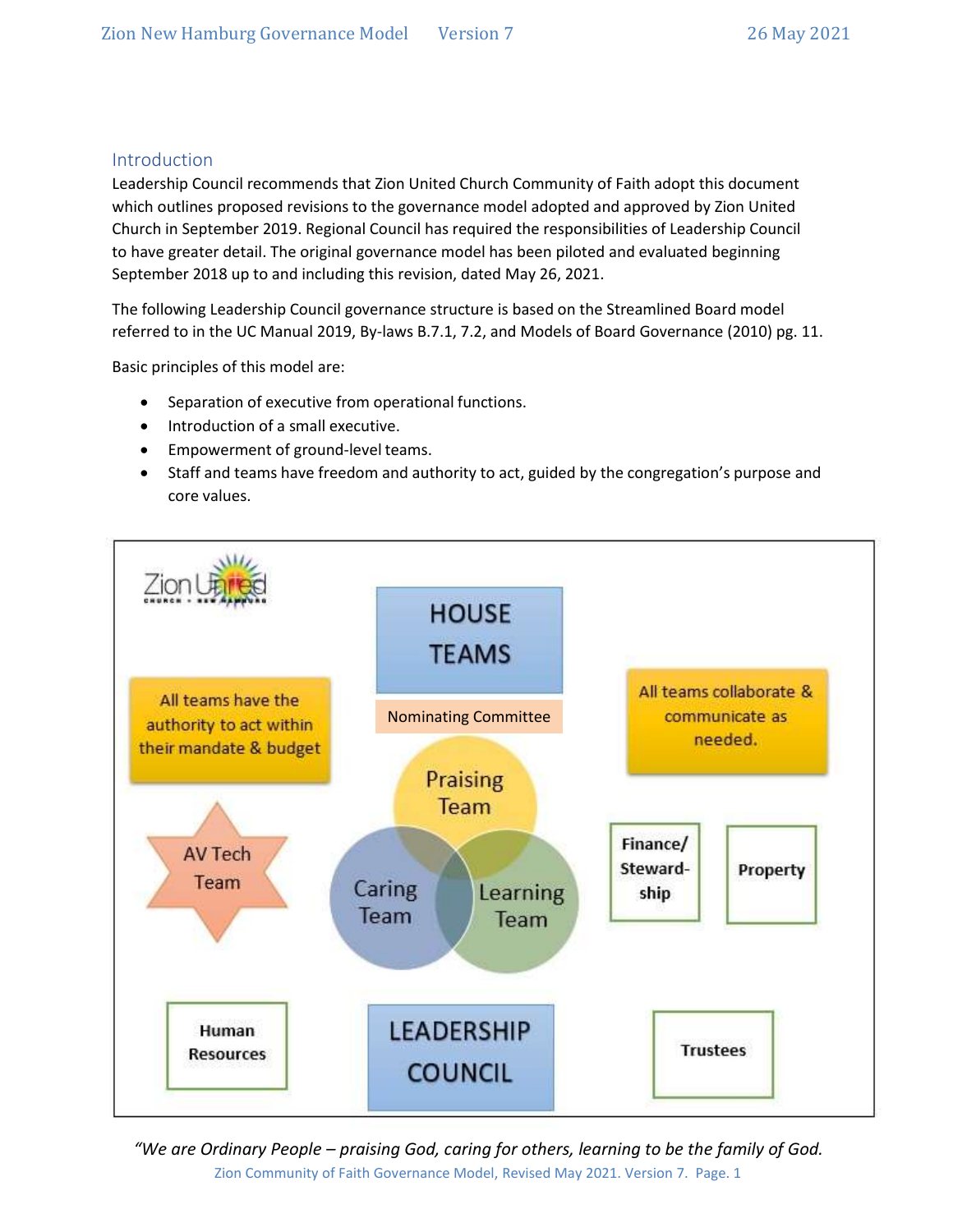# THE LEADERSHIP **COUNCIL**

The Leadership Council will be the main governing and decision-making body of Zion, carrying out the business of the Congregation.

### Composition

The Leadership Council will have seven voting members in accordance with the United Church of Canada's polity [UCM 2021: Bylaws B.7.2 & B.7.3.1]. In addition, the Minister will be an ex officio voting member of the Leadership Council. As required by the Manual, the Leadership Council will include among its seven members the following Officers: Chair, Treasurer, Secretary and Western Ontario Waterways Regional Council (WOW) representative [UCM 2021: Bylaws B.7.6]. The Leadership Council will also include a Trustee Representative. Except for chair of Human Resources Team, standing team chairs cannot serve on the Leadership Council. The Leadership Council will:

- Set vision, direction and priorities by identifying action areas and recommending financial and other resources to support them. The Leadership Council will do so in dialogue with all members of the Zion community
- Receive and amend as necessary the annual budget and recommend it for acceptance at the Annual Meeting
- Coordinate, monitor and represent the activity and actions of teams and other working groups, to ensure that the strategic direction and priorities are pursued to meet the congregational mission
- Leadership Council members will serve as liaisons to Teams
- Liaison assignments will be decided by consensus within the Leadership Council
- Liaisons will not be required to stay with the same team for their entire term; on the contrary, periodic shifts in assignment may be beneficial and the Leadership Council will be encouraged to consider assignment changes
- Each of the liaisons will
	- o Facilitate timely communication and coordination without requiring Team Chairs to attend Leadership Council meetings
	- $\circ$  Be responsible for attending the meetings of one team as a non-voting participant
	- $\circ$  All actions of the Leadership Council will be in compliance with the laws and practices of the United Church of Canada as outlined in The Manual

Members of the Leadership Council will be expected to maintain a consistently high level of commitment to their work throughout their term. [UCM 2021: Bylaws B.7.3.5]

The day-to-day work of the church is delegated to the Standing Team level; Leadership Council will not be obliged to approve proposed Standing Team actions unless those actions fall outside the current mandate of the Committee/Team or involve financial resources beyond those already allocated in the current annual budget. It should be noted that all staffing matters are the responsibility of the Human Resources Team only.

# Duties of Officers

### Chairperson of the Leadership Council (Chair)

- Preside over, preserve order in, call for the vote(s) in, and announce the decision(s) of Leadership Council meetings. The Chair shall vote only in case of a tie
- Prepare agendas for Leadership Council meetings in consultation with the Minister and such other laypersons, as necessary
- Assist the Minister, as requested, with some administrative duties including being available for consultation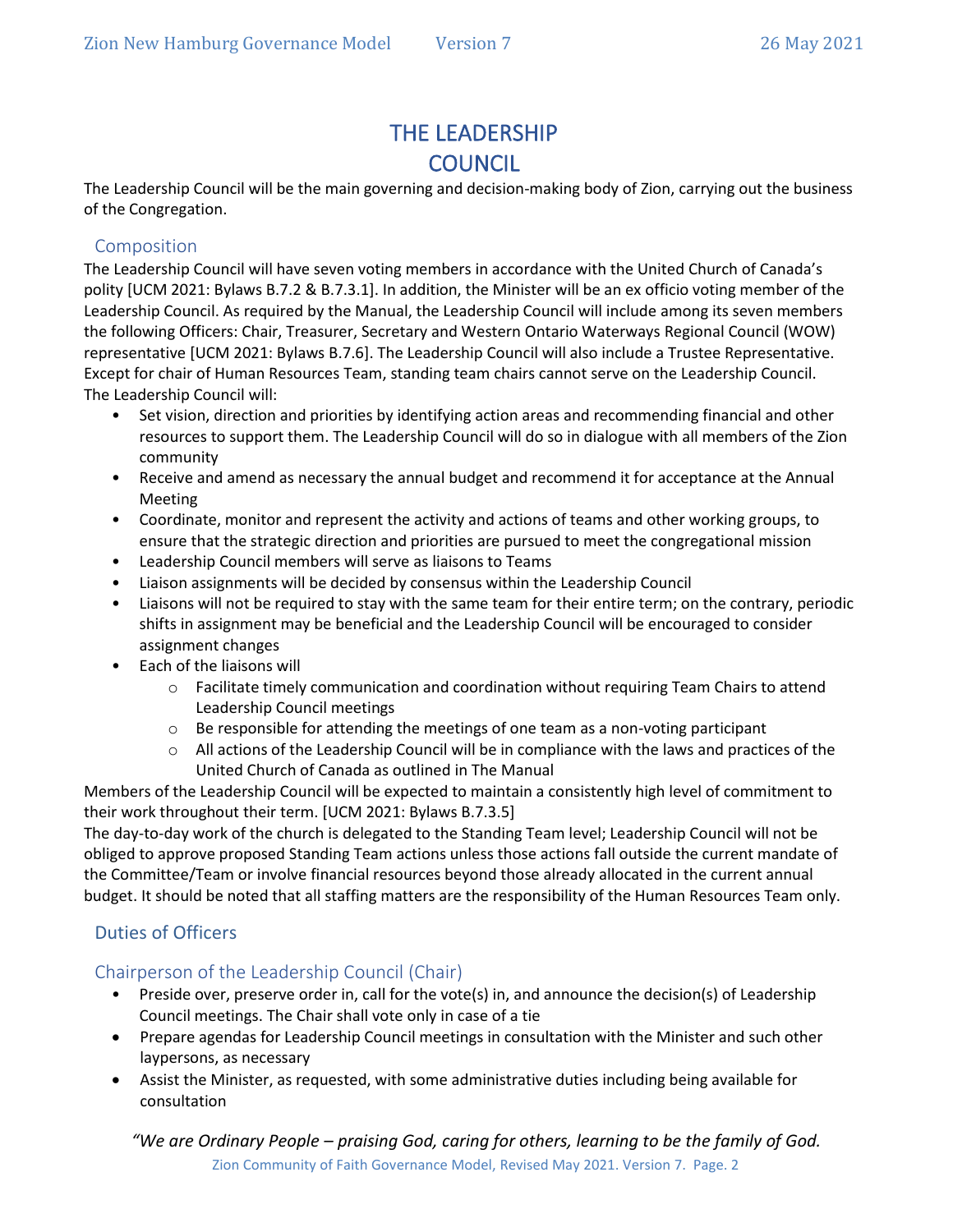- Be available for consultation with any other church officer, team chairperson, or congregation member as requested
- Ensure that the lay interests of the Congregation are appropriately represented in the community

# Vice-Chairperson of the Leadership Council (Vice-Chair)

- Assume the duties of the Chairperson in the absence of or on the request of the Chairperson
- Assist the Minister and Chairperson, as requested
- Be available for consultation with any church officer, team, chairperson or congregation member as requested
- The Vice-Chair will not be expected to automatically move into the Chair position when the latter position becomes vacant

### Secretary of the Leadership Council

- Act as recording secretary at all Leadership Council meetings. The Secretary shall keep a record of all proceedings, conduct appropriate correspondence and preserve all necessary documents for/from each meeting
- Produce within the following week, the draft minutes from meetings of the Leadership Council and the Congregation
- Ensure that draft minutes are posted on Zion Website in a timely manner
- Ensure that draft minutes are replaced on Zion website with approved minutes in a timely manner
- Become fully aware of the requirements for the preservation and retention of necessary documents including minutes, correspondence and other written material
- Act as corresponding secretary for the Leadership Council

#### Church Treasurer

- Maintain the accounting records for all financial transactions of the church
- Disburse the monies of the church in keeping with the Annual Budget and as otherwise approved by the Leadership Council
- Present to the Congregation at its Annual Meeting a statement, reviewed by the appointed individuals, of receipts, expenditures, assets and liabilities
- Present an interim statement of accounts during the year as directed by the Leadership Council
- Be a member of the Finance Team
- Account for those Trust and Memorial funds under the administration of the Board of Trustees

#### Meetings

- Meet in September, November, January, March and May, or as needed, and
- Liaise electronically as necessary
- Representatives of Teams and other groups may attend a Leadership Council meeting to exchange information, ask for guidance, discuss a specific matter at the Leadership Council's request, or present a proposal for a project that is not feasible within the Committee's current budget
- To ensure effective communication with the congregation, an annual Fall Congregational Meeting (late September/early October) will be scheduled in addition to the Annual Meeting in February

#### Quorum

Meeting quorum will be at least five voting members, including the Chair or Designate. The quorum must also include the Minister, or a member of the Ordered Ministry, or pastoral charge supervisor as appointed by the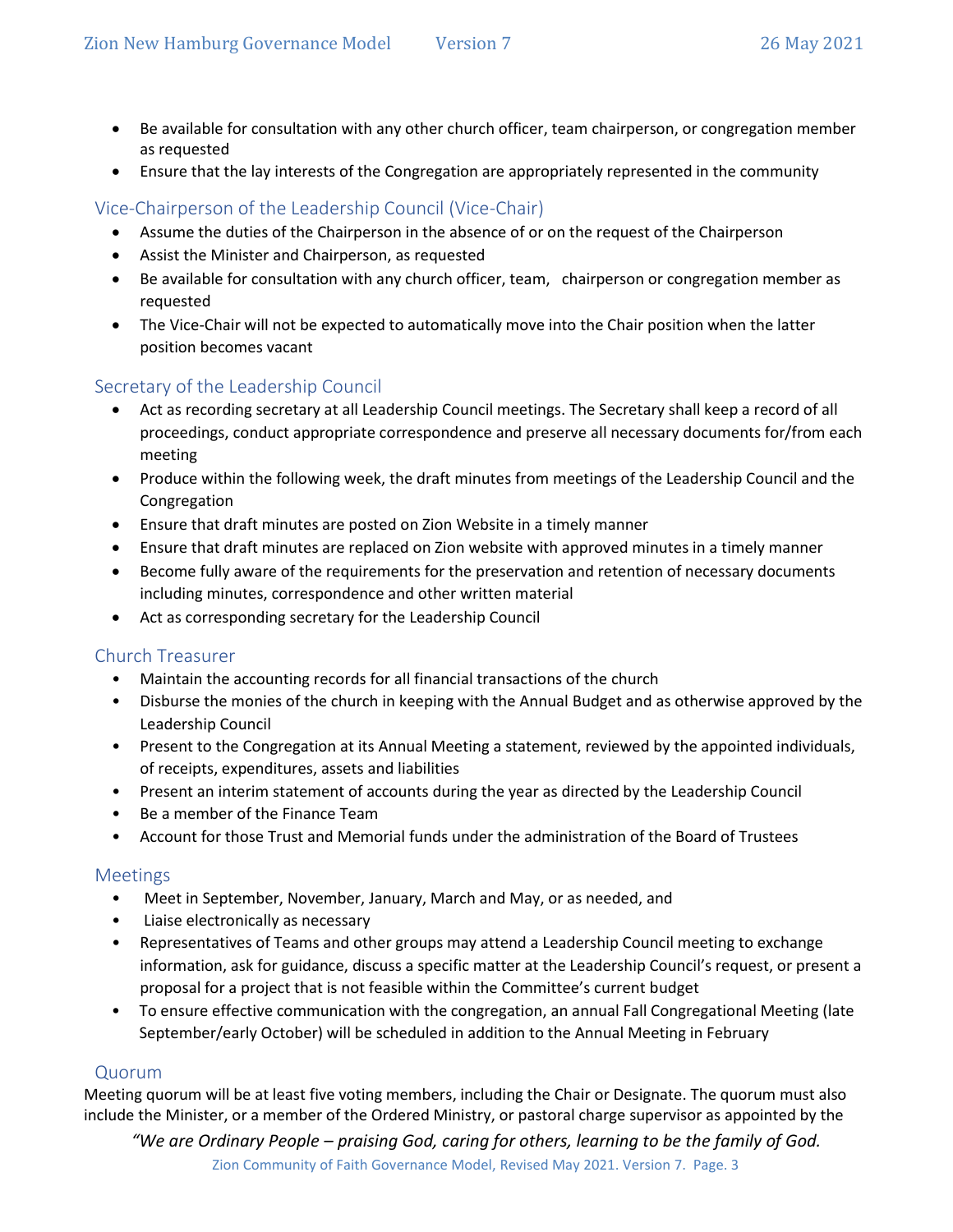Regional Council, or a person appointed by the Regional Council to attend the meeting. [UCM 2021: Bylaws B.7.7.4.b]

#### Agenda

The Chair will ensure that an agenda and supporting documents are produced and circulated for each meeting at least one week prior to each Leadership Council meeting.

### Voting

Each member of the Leadership Council will have one vote. The Chair of the Leadership Council will only vote in the event of a tie. Decisions will usually be made by consensus. Voting (simple majority) will occur on request of any council member or on direction of the chair.

### **Minutes**

Minutes will be kept for each meeting, including attendance. To support strong communications and ensure accountability, a signed paper copy will be stored in a fireproof vault. Copies of the approved minutes are made available to congregation.

# Term of Office

Leadership Council members will be elected for a two -year term by the congregation at the Fall Congregational Meeting,

Election of Leadership Council members will take place on a staggered basis – two per year over a one-year cycle. Leadership Council members will serve no more than two consecutive two -year terms.

• This limitation will not apply to the position of Treasurer. The Treasurer will give at least one months' notice of intent to step down from the position

### Members (no other portfolio)

- 1. Chair
- 2. Secretary
- 3. Treasurer
- 4. WOW Representative
- 5. Human Resources Chair
- 6. Member at Large
- 7. Trustee
- 8. Minister (ex officio)

# AV Tech Team

Available to assist with technical issues for any Team, Committee, or Task Group.

# **Trustees**

# (BOARD OF TRUSTEES)

The Board of Trustees shall discharge such duties and exercise such powers as are set out in the Model Trust Deed. The Board of Trustees shall obey all lawful orders and directions respectively of the Leadership Council, the United Church Regional Council, and the United Church of Canada. [UCM 2021: Bylaws G.3]

G.2.2.1 General Rule All congregational property is held by the congregation's trustees. This includes land, buildings, funds and investments, and any other kind of property. The trustees hold the congregational property for the congregation as part of the United Church. They must comply with the United Church's requirements for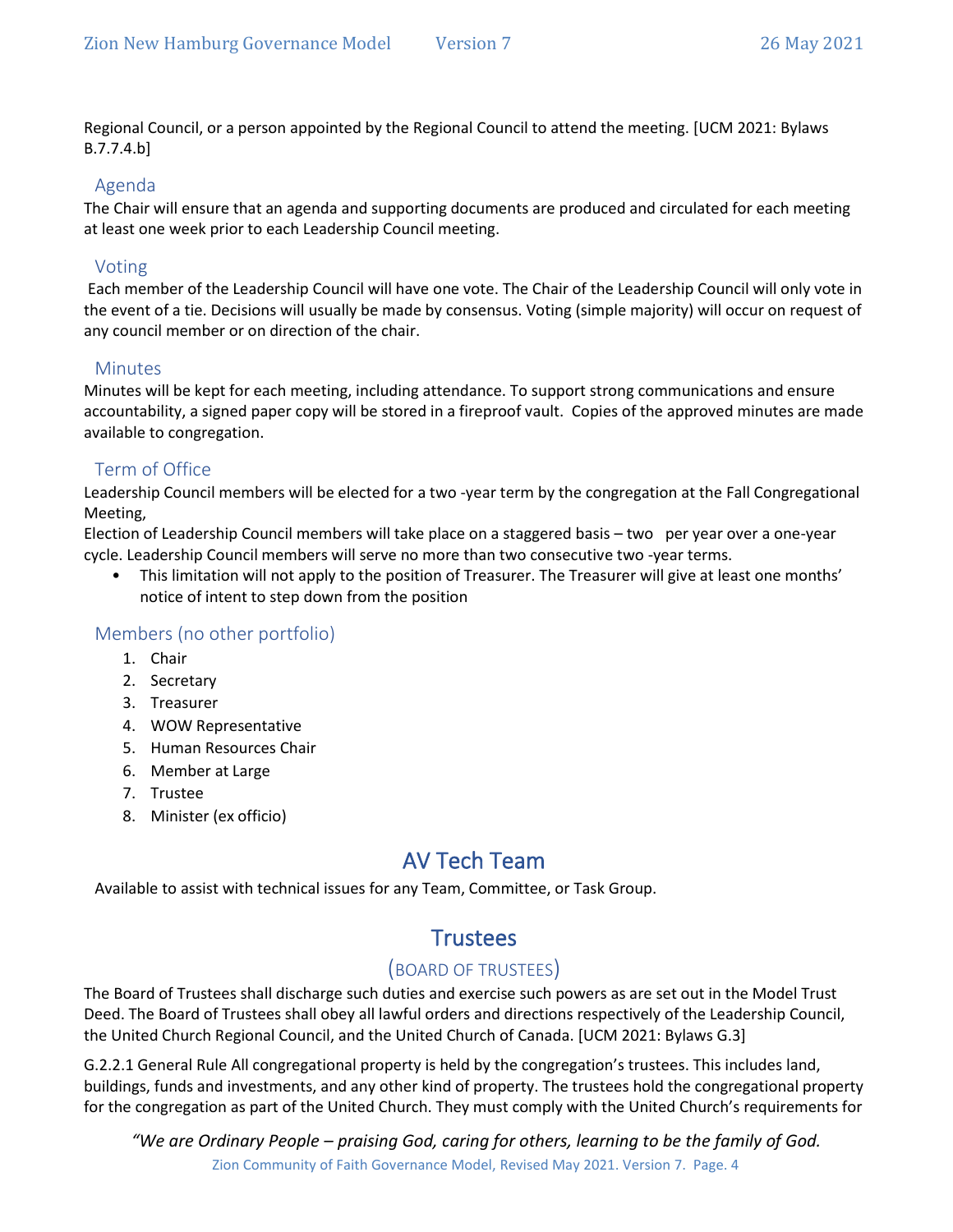trustees and congregational property.

G.2.3.3 (b) The governing body is responsible for directing the trustees to proceed with the transaction; c) the trustees are responsible for following the direction of the governing body and proceeding with the transaction.

G. 3.3.1 The congregation is responsible for appointing the trustees at a congregational meeting.

G.3.3.2 A majority of the trustees must be members of the United Church (and of the age of majority). The activities of the Trustees are restricted and governed variously by public statute, the United Church's Trusts of Model Deed, and the lawful directions of the Official Board or Church Board or Church Council and of the other Courts of the United Church having jurisdiction (Trustees Handbook, page 11).

#### Responsibilities

- Finances other than the day-to-day expenses and operating account
- Liaise and work with Property and Finance/Stewardship
- Gifts, legacies, investments, property and liability insurance, payment of taxes, real and personal property
- Keep an up-to-date inventory of contents in a safe place off church premises showing replacement values
- Keep an up-to-date appraisal of real property, showing replacement cost for buildings and significant contents (such as an organ), in a safe place off church premises
- Liaise with Property to oversee maintenance and repairs (one Trustee sits on Property)
- Liaise with Finance/Stewardship (one Trustee sits on Finance/Stewardship)
- Review all applications for the use of any Church facility by church and non-church individuals and groups
- Decide whether each facility-use application is in keeping with the mission of our church while falling within acceptable guidelines of a faith-based organization
- Determine the fee that will be charged for use of any church facility
- Keep current a Leadership Council approved list of rental criteria and schedule of related fees
- Ensure that an updated list of rental facilities is readily available for reference by those planning other activities in the church
- Report regularly to the governing body
- Prepare a report for the annual meeting of the congregation. Such a report assists the congregation in its financial planning

### The Trustees are responsible for:

(a) keeping records of all funds that are received and disbursed by them

(b) keeping records of all their meetings, which clearly indicate any decisions made at those meetings; and (c) making those records available upon request to any of the following:

- a representative named by the governing body
- the member of the order of ministry who has been called or appointed to the pastoral charge
- the designated lay minister who has been recognized by the regional council and appointed to the pastoral charge
- the pastoral charge supervisor

#### Archives

- Oversee the maintenance of the Zion Archives
- Secure and document the historical records and artifacts of the church
- Prepare displays of archival material as needed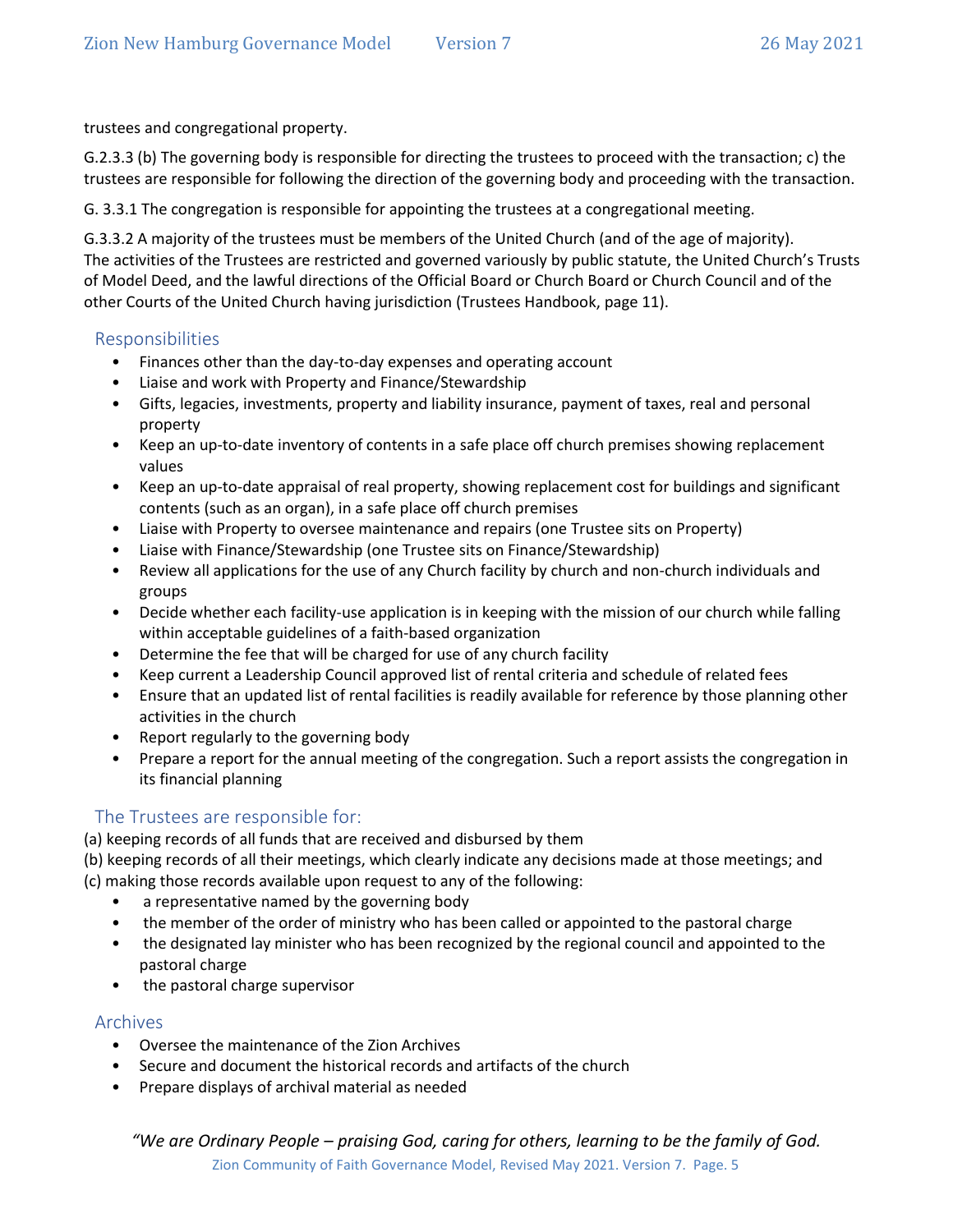• Send materials to the United Church Archives as required

#### Members

Five appointed at a congregational meeting. The minister who is automatically a trustee because of their position (G.3.3.3).

#### Term

Three-year term, renewable once, then one year off

# Property

#### Responsibilities

- Responsible for the proper maintenance of the church building, manse and grounds
- Maintain and/or coordinate the maintenance and repair work required to keep the facilities in a safe, strong, and aesthetically appealing condition while working within budget constraints and funds available
- Become familiar with the property handbook

#### Members

• Three appointed pursuant to the Nominating Process

#### Term

• Two-year term, renewable once, then one year off

# Finance/Stewardship

#### Responsibilities

- Provide strategic and operational oversight of the physical and monetary assets and resources of Zion United
- Support the church Treasurer
- Facilitate the work being done by teams, committees and task groups
- Keep communications on financial matters up-to-date and timely
- Adhere to responsibilities as set out in the current UCC Manual (section G.4)
- Develop any financial plan(s) necessary to support Leadership Council goals and our Church's Mission Statement and ensure that they are up-to-date and viable. This would include the annual budget and a 5-year financial strategic plan
- Review all policies and procedures pertaining to the finances of the church. Ensure that these policies meet generally acceptable accounting practices and that there is an appropriate segregation of duties

#### Members

- Three appointed pursuant to the Nominating Process.
- Treasurer (ex officio)

#### Term

• Two-year term, renewable once, then one year off (except for the Treasurer)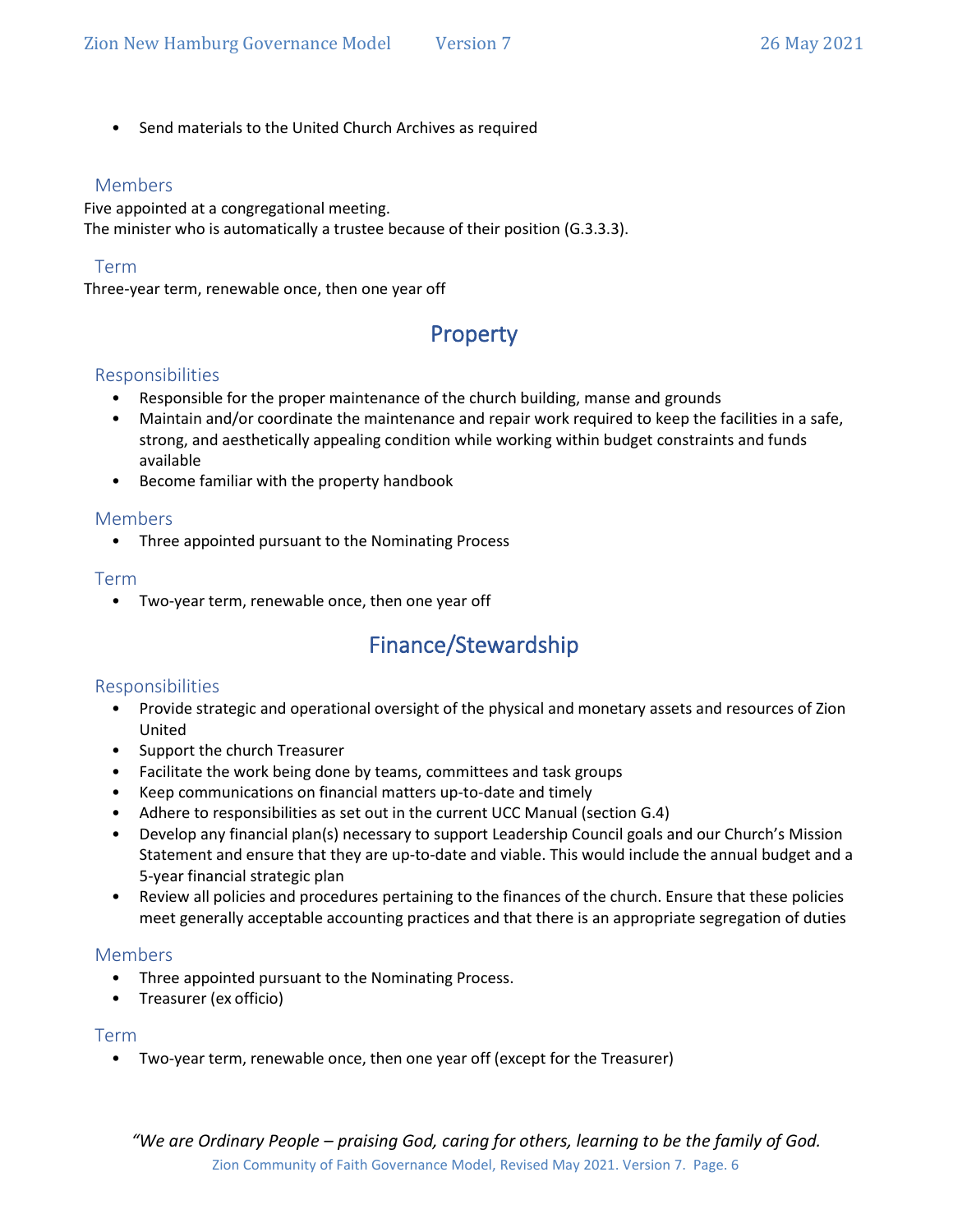# Human Resources

### Mandate

To build positive, trusting relationships with ministry personnel and other paid leaders in the church. The team is a confidential, consultative body of people that supports the pastoral relationship through its supervisory functions. Paid staff members, those in the order of ministry, and immediate family members of any paid staff member shall not be members of this team.

### Functions and Responsibilities

- Maintain proper and complete Employee files which include but are not limited to:
	- $\circ$  a copy of the employee's employment letter that gives start date, rate of pay, hours of work, vacation pay rate
	- o annual reviews
	- o all changes in hours of work and pay rates with effective dates
	- $\circ$  documented record of conflicts or poor job performance in case termination becomes an issue
	- o all other documents related to their employment

Ensure that each paid staff member has a clear understanding of his/her responsibilities and authority within our church community

- Regularly review the working conditions and remuneration for all paid staff of the Pastoral Charge, and to make recommendations in this regard to the Leadership Council, confidentially, through the Human Resources Committee
- Consult with all paid staff members of the Pastoral Charge regarding their plans for continuing education and, where appropriate, to encourage them to pursue professional development opportunities
- Make any eligible staff aware of any time and monetary support available to pursue continuing education opportunities
- Carry out an annual evaluation and review of the effectiveness
- Regularly review/revise the position descriptions of all paid staff
- Maintain close contact with United Church Regional Council's Pastoral Relations Committee (UCM 2021 Bylaws B.7.8.5h)
- Receive from each settled or appointed ministry personnel, a current Vulnerable Persons (level 2) police record check\*, not later than the completion of each six (6) year period of the Pastoral Charge. \* Human Resources Team budget expense
- When a vacancy occurs, or a new position is created, with the exception of Called or Appointed Order of Ministry, the job description will be prepared and/or reviewed by the Human Resources Team and other relevant teams. It will then be submitted to the Leadership Council for approval
- Ensure that the appropriate procedures are followed in all recruitment processes: postings both internal and external, advertisement and/or the use of an agency as deemed suitable

Conduct and/or support the interviewing and hiring process

#### Members

Five appointed pursuant to the Nominating Process

#### Term

• Two-year term, renewable once, then one year off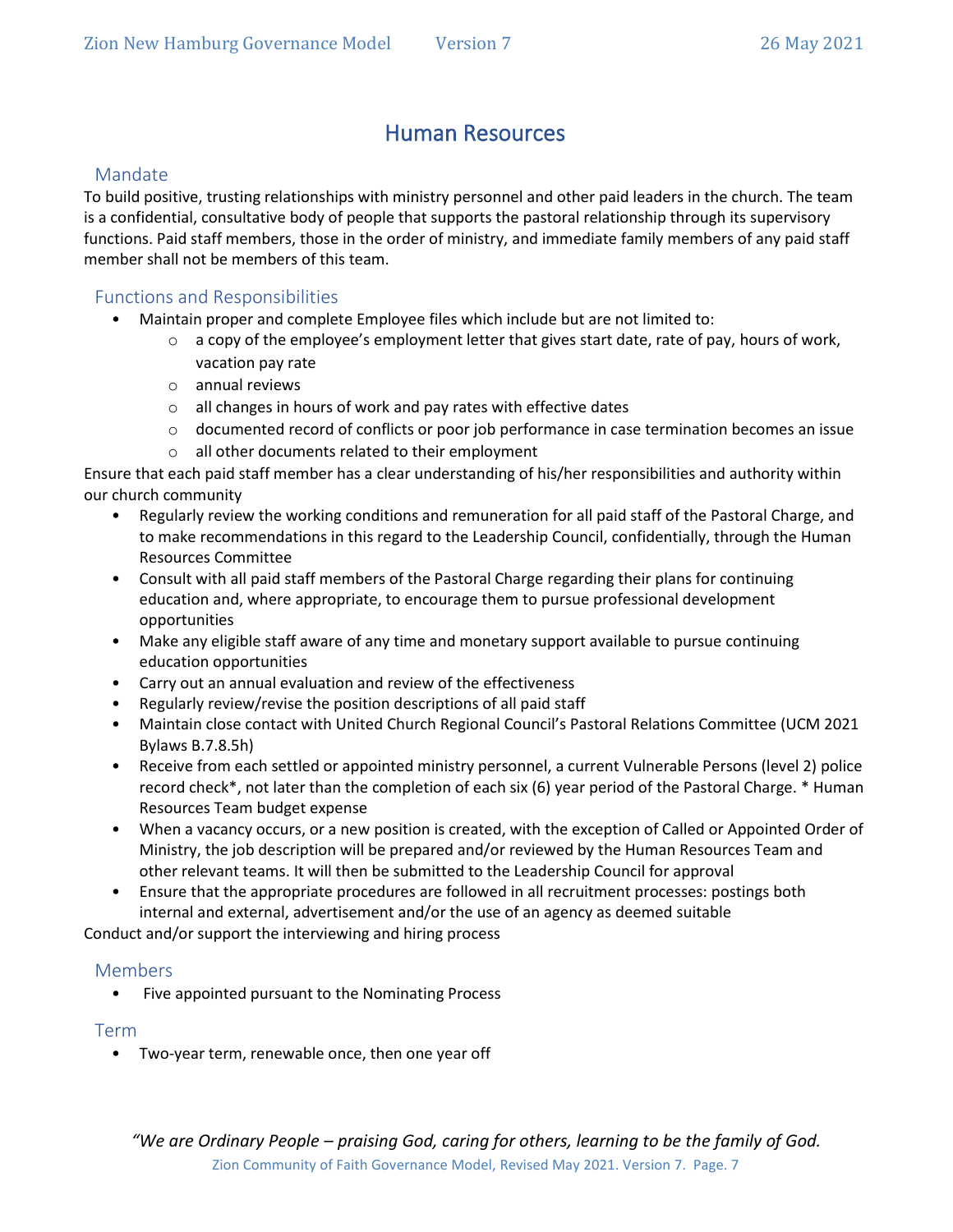# Praising Team

#### Mandate

#### **Provide varied opportunities for developing and maintaining a relationship with God and living as faithful Christians.**

#### Functions and Responsibilities

- Invite guest speakers.
- Prepare sanctuary for special services.
- Ensure that an appropriate level of care and maintenance is provided for the organ, pianos and sound system.
- Music Ministry
- provide appropriate music for worship services and special services.
- Work in co-operation with and support of the Directors of Music for the provision of music including a choir during public worship.
- Liaise with ministry staff to provide dynamic public worship which is an appropriate reflection of Zion's Mission Statement.
- Oversee and liaise with the Minister on the development of policy and protocol regarding the order of worship, announcements, special services, the involvement of individuals or groups during worship and other activities which include a worship component.
- Liaise with the Minister to set communion/baptism/Special Sunday dates
- Annually review funeral/marriage/baptism policies and procedures.
- Budget for/maintain inventory of supplies for communion/baptism.
- Liaise with AV Tech Team regarding audio and sound operators for worship.

#### Membership:

- Total membership should include at least 6 individuals including one from the UCW.
- Music Directors shall be ex officio members.

#### Term

• Two-year term renewable once, then one year off.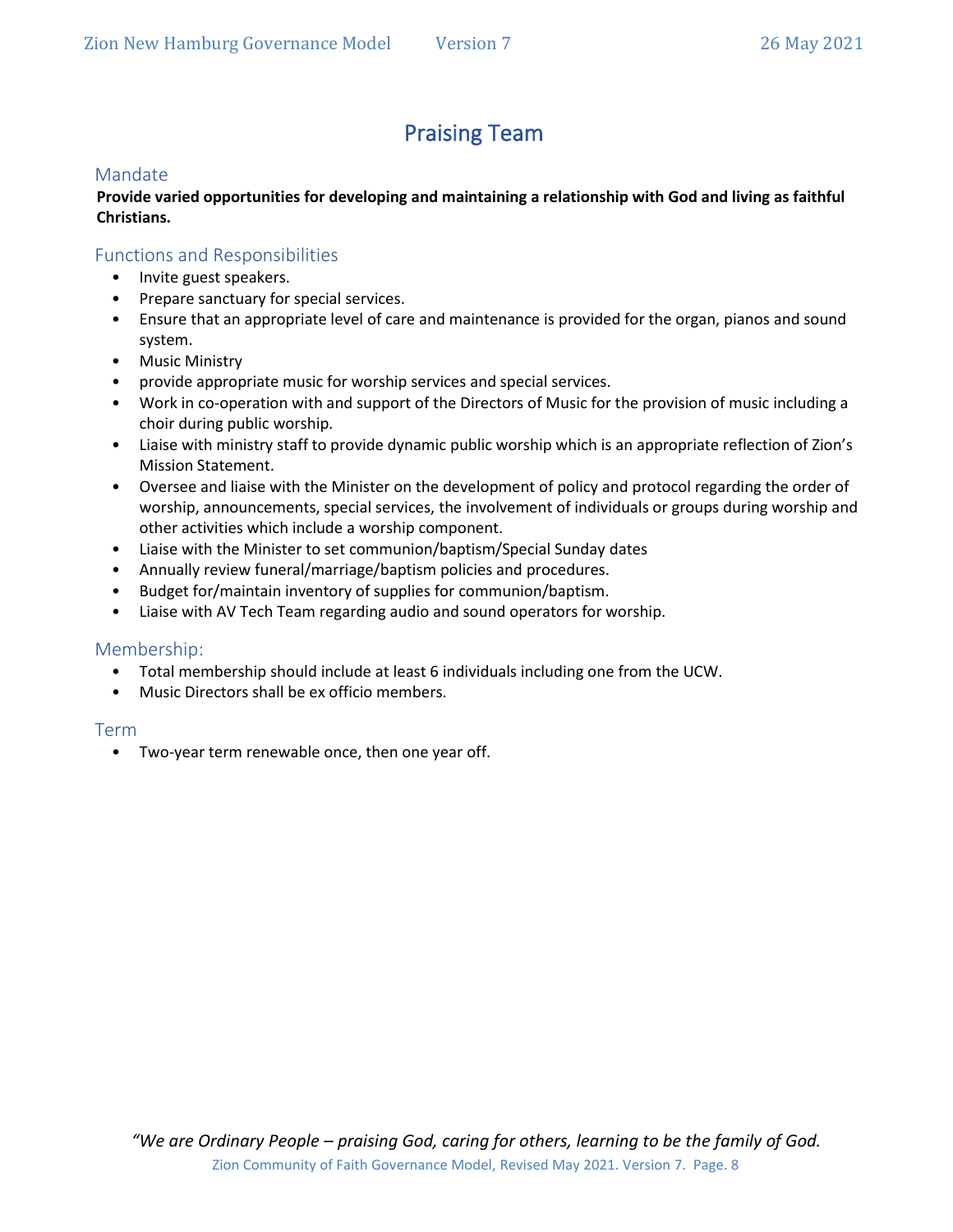# Caring Team

### Mandate

**A faith in action group promoting the aims and objectives of pastoral care, membership, fellowship and mission to engage members of the congregation in the wider mission of the church, both in our community and around the world.** 

# Functions and Responsibilities

To engage members of the congregation in the wider mission of the church in our community through:

- Consultation with the Wilmot Family Resource Centre to identify support and outreach opportunities in the community
- Organization of, participation in, or offering support for church and community initiatives (i.e. Coldest Night of the Year Walk, Zion's Mitten Tree & White Gift Sundays, seasonal food drives, Zion's Food Pantry, Ecumenical Ministerial's Longest Night of the Year Service, WFRC's Christmas Hamper program and others)
- Sharing any concerns brought forward to the Caring Team with Leadership Council

To engage members of the congregation in the wider mission of the church around the world through:

- Educating the congregation about the mission and service involvements of the United Church of Canada (using Minutes for Missions videos available through the United Church/booklet, book guest speakers, etc.)
- Setting a congregational goal for M&S givings and encouraging the congregation to achieve that goal by holding fundraisers (such as the Lenten M&S Envelope fundraiser) and promoting the annual "Gifts With Vision" initiative.

To provide opportunities for individuals and the congregation as a whole to experience a sense of caring and belonging among congregants through:

- Taking responsibility for welcoming visitors/newcomers and connecting them with others
- Providing fellowship opportunities (i.e. host a special coffee hour, arrange potlucks, movie nights, outings when possible)
- Providing name tags for functions/services
- Send cards/gift cards to our post-secondary students
- Hosting Senior's Communion Luncheons
- Liaising with the minister to ensure that those in need are cared for (i.e. pass on any names of those whom we deem are in need physically or spiritually, offer to visit when appropriate, or organize a meal train)

Ensuring accurate collection of information and maintenance of church records through:

- Liaising with House Team Leaders periodically to verify any changes to email/contact number/mailing address among their team
- Supporting Office Administrator with the maintenance of the Historic Roll
- Arranging a photo directory to be created, as determined by need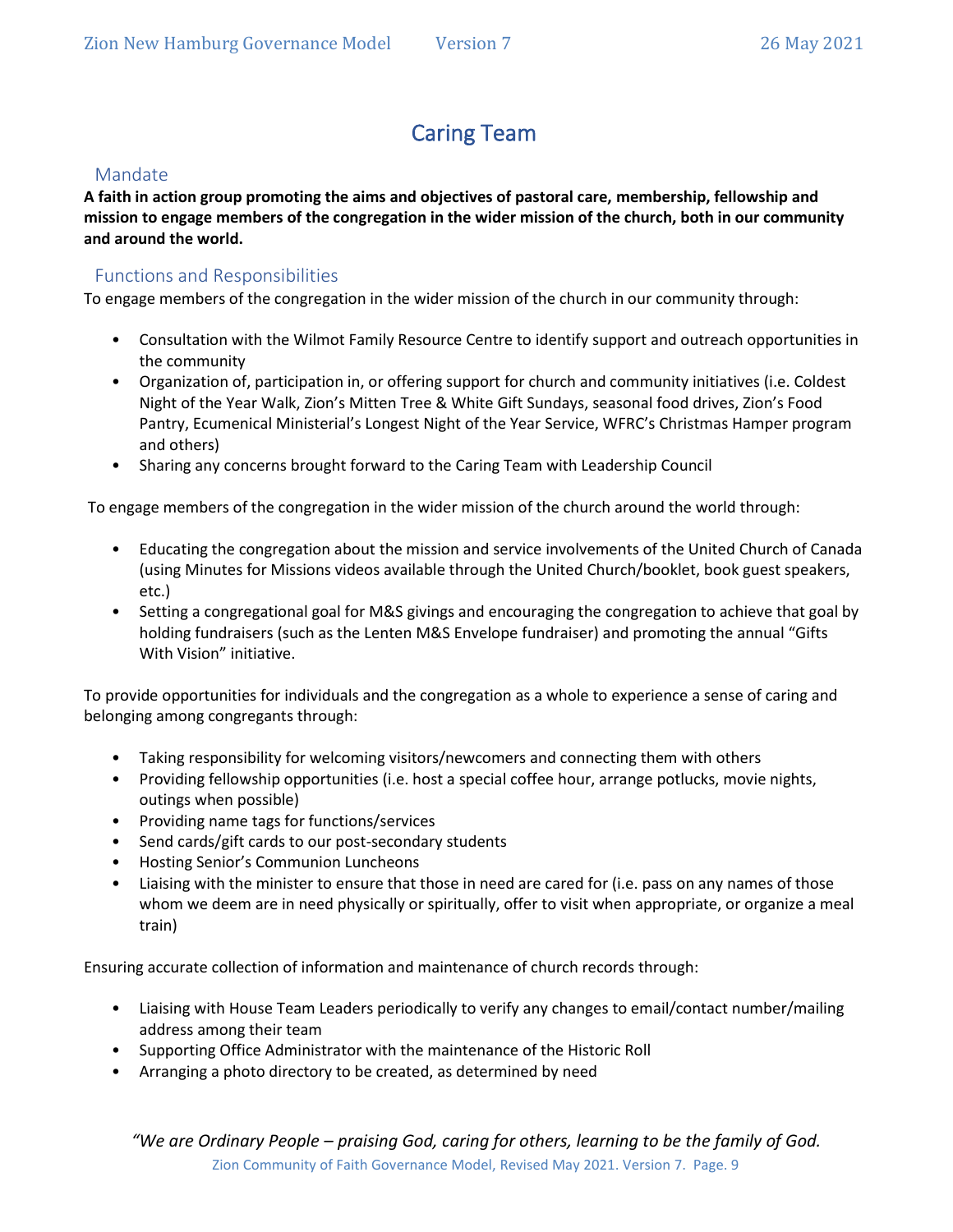- Bringing forward to the Leadership Council for recording in its minutes the names of any person wishing to become a full member of Zion United, either by Profession of Faith, Transfer of Membership, or Confirmation
- Ensuring an accurate tally of attendance for Sunday worship services is recorded during the months of October/November, as required by the United Church of Canada for completion of our Annual Statistics Report.

In addition to the above, the Caring Team is responsible for setting their yearly budget and providing the information to the Treasurer, and submitting information as requested by the Office Administrator for compiling Zion United's Annual Statistics Report as required by the United Church of Canada.

# Learning Team

### Mandate:

Seeks to help people live as disciples of Jesus at home, at work, in the community and in the world. We oversee opportunities for spiritual growth and development as all ages seek to deepen their faith.

#### Functions and Responsibilities:

Children's and Youth Ministry:

- support and work in co-operation with our CE / Youth coordinator for
- the provision of Sunday morning children's and youth programs
- support and encourage efforts to offer an exciting Youth Group program

Adult Ministry:

• support and encourage Adult Faith and Life Conversation group

Leadership Development:

- encourage and support congregation members who are willing to take on a leadership role in Christian education
- support Sunday School teachers, Youth leaders and CE / Youth coordinator

#### Library

• support the volunteers who assess the needs of our church library and maintain our resources

UCW

• support our UCW and assist where needed

Other Duties

- liaise with Praising Team concerning guest speakers
- suggest ideas for workshops and learning opportunities
- communicate our programs within and outside of church